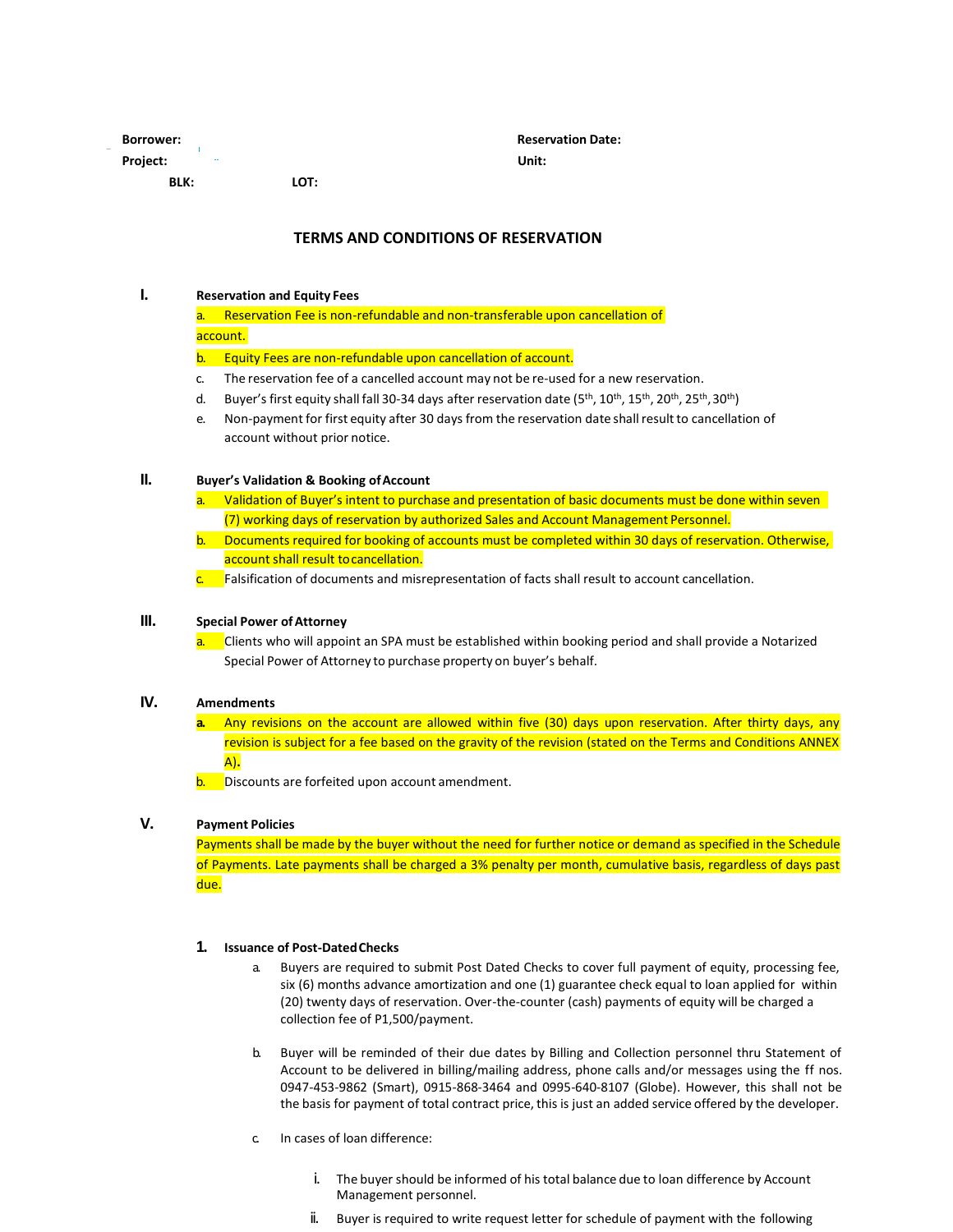details and should be endorsed to Billing and Collection thru Account Management personnel.

- iii. Advanced copy of request letter may be sent to billing and collection's email address  [billingandcollection@mcdc.ph](mailto:billingandcollection@mcdc.ph) and original signed copy must follow:
	- 1. Exact date when to start payment
	- 2. Amount
	- 3. Issuance of Post Dated Checks(PDCs)
- iv. Non-compliance for the issuance of PDCs within two (2) weeks shall result to immediate cancellation of account due to lacking documents.

### **2. Holding of Checks**

- a. Holding of checks shall be requested within ten (10) days before the due date with accompanied promissory note, new postdated check and payment of P1,000 for holdingfee.
- b. If buyer opted to pay in cash on due date, P1,500 collection fee shall apply, Section V,1,a.
- c. Advanced copy of promissory note must be sent to billing and collection's ead[d](mailto:billingandcollection@mcdc.ph) [billingandcollection@mcdc.ph](mailto:billingandcollection@mcdc.ph) and original signed copy must follow.
- d. Text and phone calls are not valid and binding.
- e. Three (3) consecutive months holding of checks, regardless of any circumstances, will result to immediate cancellation of accounts.

#### **3. Bounced Checks**

- a. Bounced check will no longer be negotiable, therefore CASH payment is required.
- b. Bounced checks shall be charged P1,500 for every bounced check plus penalty of 3% per month.
- c. Three (3) consecutive months bouncing of checks, regardless of any circumstances, will result to immediate cancellation of accounts.

#### **4.** Payment Application Hierarchy

- a. Payments made shall be applied in the following order
	- i. to unpaid Village Maintenance Fees, real property taxes, insurance premiums and other miscellaneous fees, if there be any;
	- ii. to unpaid Electricity bills
	- iii. to unpaid Water bills
	- iv. holding fee(P1,000)
	- v. bounced check fee (P1,500)
	- vi. direct deposit fee(P1,000)
	- vii. no PDC issuance fee(P1,500)
	- viii. to unpaid penalties due and outstanding
	- ix. to unpaid interest on in-house amortization
	- x. to outstanding and due balance of Total Contract Price
- b. Past Dues shall be settled in full. In case of partial settlements, demand letters will be continuously sent to buyers and payment application hierarchy shall apply.

### **5. Direct Deposit and Remittances**

- a. Direct Deposits are prohibited due to issuance of Post Dated Checks (PDCs) and shall be charged P1,000 for every deposit made.
- b. Direct deposits shall be made to the ffbanks:

|  | <b>OLI Projects:</b>     |                               |              |     |             |  |  |
|--|--------------------------|-------------------------------|--------------|-----|-------------|--|--|
|  | Account Name:            | Malate                        | Construction | and | Development |  |  |
|  |                          | Corporation                   |              |     |             |  |  |
|  | <b>Bank Account Nos:</b> | Security Bank 0000-000031-012 |              |     |             |  |  |
|  |                          | BDO 6340016781                |              |     |             |  |  |
|  |                          |                               |              |     |             |  |  |

ii. Savana Account Name: Covialand, Inc. Bank Account No: Chinabank Corporation 1028-0000-1959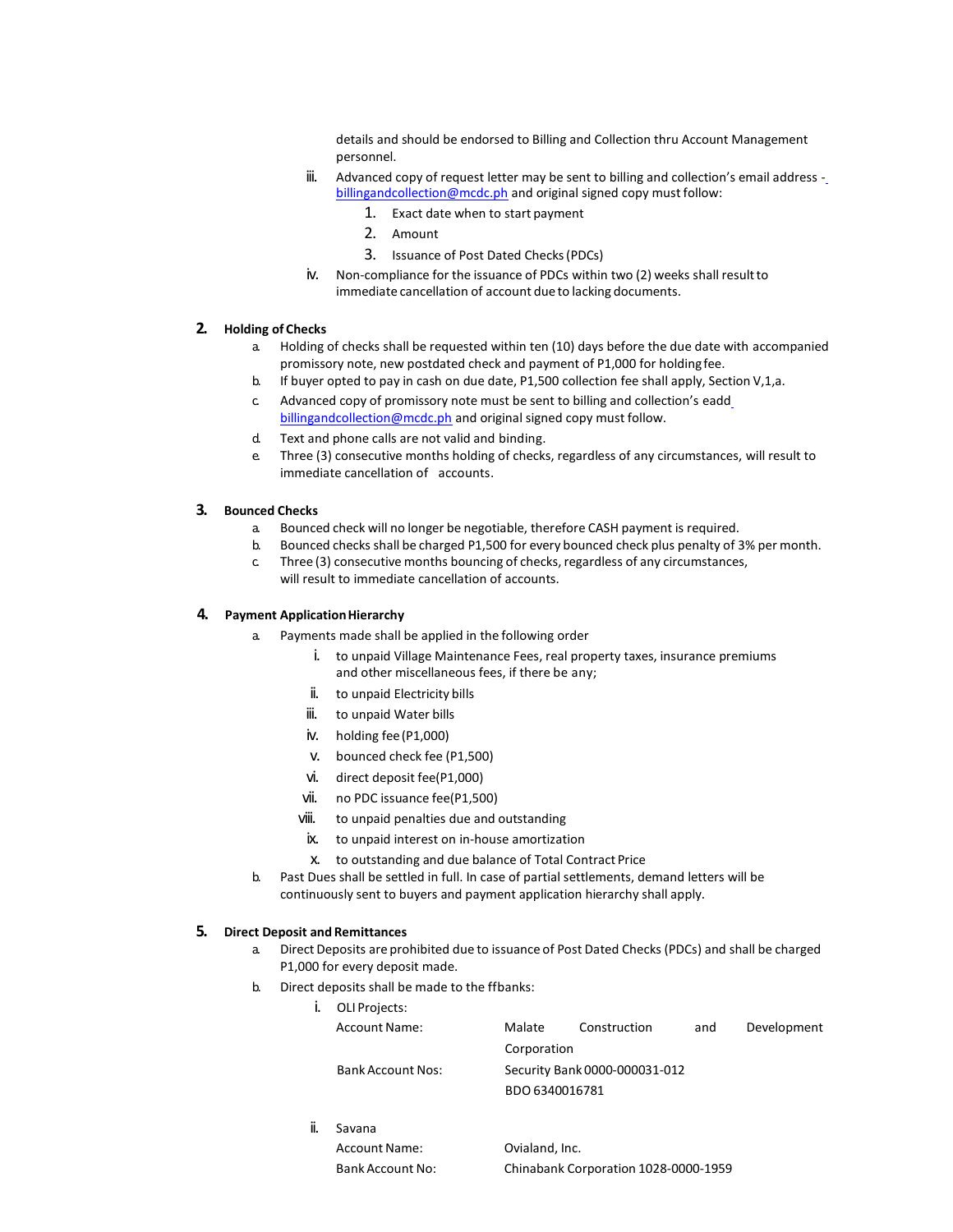c. The buyer shall endorse direct deposits made with complete name, blk and lot purchased and details of payment to [tcm@mcdc.ph](mailto:tcm@mcdc.ph) and [billingandcollection@mcdc.ph.](mailto:billingandcollection@mcdc.ph)

#### **6. Loan Application Process**

- **a.** In cases when loan will be taken out on specified date**:**
	- i. Return of PDCs meant for six (6) months advanced amortization and guarantee check equal to loan applied for.
- b. In cases when loan will be taken out after the specified date due to delays in submission of documents, loan denial:
	- i. Cancellation of account
	- ii. Payment in full amount using the guaranteedcheck
	- iii. Six (6) months advanced amortization shall be funded and availment of In-House Financing for 1 year or less at 18%interest.
- c. Upon loan takeout to Pag-ibig, buyer is required to pay Interim Fire Insurance and MRI and Upgraded Contribution. This will be reflected in Statement of Account to be sent tobuyer.

### **7. Refund Process**

- a. The buyer shall make a request letter addressed to Billing and Collection thru Sales or Account Management personnel indicating the amount of refund, desired payee of refund check. Advanced copy may also be sent to [billingandcollection@mcdc.ph.](mailto:billingandcollection@mcdc.ph)
- b. Refund will be given after payment of unpaid dues and obligations based on the payment application hierarchy.
- c. Processing of refund will take less than ninety (90) days after receipt of request letter by Billing and Collection Department.

### **VI. Construction ofUnits**

- a. Turnover of units follow a strict schedule that cannot be adjusted for any reason whatsoever.
- b. For safety reason, house visiting and/or viewing will not be entertained.
- c. House inspection will be conducted during the Pre-delivery inspection.
- d. House Construction will commence after payment of full equity or as scheduled by the developer.

### **VII. Move-in Process**

The buyer must be fully paid in total contract price of the house (Pag-Ibig loan take out/approved) prior to movein and has paid all the miscellaneous and move-in fees.

### **VIII. Cancellation or Forfeiture**

- a. MCDC-OVIALAND reserves the right to automatically cancel buyer's reservation and forfeit any payments if the buyer chooses to withdraw from this agreement for any reason whatsoever.
- b. Sanctions to Buyers for Defaults in Payments

| <b>Defaults</b>                                                                            | <b>Sanctions to Buyer</b>  |
|--------------------------------------------------------------------------------------------|----------------------------|
| Non-payment within 30 days after reservation date or $1st$ equity whichever<br>comes later | Cancellation of Account    |
| Past Due in Equity/Amortization 0-30 days                                                  | Demand Letter              |
| Past Due in Equity/Amortization 31-60 days                                                 | <b>Final Demand Letter</b> |
| Past Due in Equity/Amortization 61-90 days                                                 | Notice of Cancellation     |
| Non-Payment after 30 days of receipt of Notice of Cancellation                             | Cancellation of Account    |